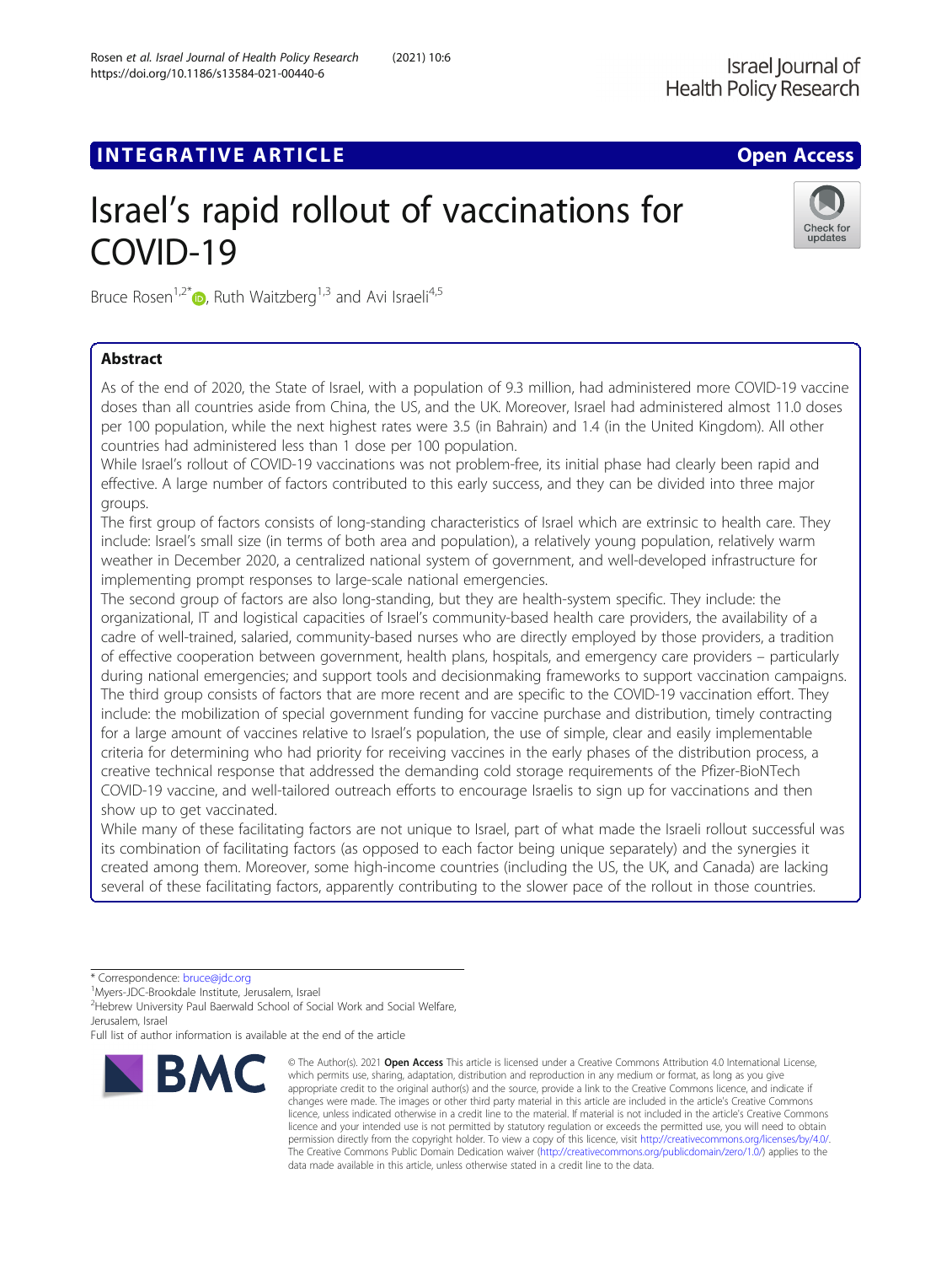# Introduction

Worldwide, the year 2020 was dominated by the health and economic harm caused by the COVID-19 pandemic. That year ended with a glimmer of hope, as regulators began to approve COVID-19 vaccines and governments around the world began to administer them.

Table 1 presents data, by country, from the Our World in Data website [\[1](#page-12-0)] regarding the total number of doses administered and the number of doses administered per 100 population, as of the end of 2020. The table highlights two striking things about the State of Israel, whose end-of-year population was 9.3 million [\[2](#page-12-0)]. First, only three other countries (the US, China, and the UK) had administered more doses than Israel's approximately 950,000. Second, Israel had administered almost 11.0 doses per 100 population, while the next highest rates were 3.5 (in Bahrain) and 1.4 (in the United Kingdom). All other countries had administered less than 1 dose per 100 population. As of the end of 2020, Israel's rollout of COVID-19 vaccinations had clearly been rapid and effective.

As with any major accomplishment, a large number of factors contributed to Israel's successful early rollout. This article begins with a brief overview of the Israeli rollout, and then discusses 12 factors that contributed to its early success, with the analysis focusing on the period until the end of 2020. The concluding remarks note limitations of the analysis and identify several avenues for further research.

# Overview of the Israeli rollout

Israel launched its COVID-19 vaccination campaign on December 20th, but preparations for it began months

Table 1 COVID-19 Vaccine Doses Administered as of the End of 2020

| Listing the 10 countries reporting the most doses administered |              |             |           |
|----------------------------------------------------------------|--------------|-------------|-----------|
|                                                                | <b>Total</b> | Doses per   | Reporting |
| Country                                                        | Doses        | $100$ pop'n | date      |
| China                                                          | 4,500,000    | 0.31        | 31-Dec    |
| United States                                                  | 2,794,588    | 0.84        | 30-Dec    |
| United Kingdom                                                 | 963,208      | 1.42        | 27-Dec    |
| <b>Israel</b>                                                  | 949,112      | 10.97       | 31-Dec    |
| Germany                                                        | 165,575      | 0.20        | 31-Dec    |
| Canada                                                         | 99,946       | 0.26        | 31-Dec    |
| Bahrain                                                        | 58,643       | 3.45        | 31-Dec    |
| Russia                                                         | 52,000       | 0.04        | 22-Dec    |
| Poland                                                         | 47,600       | 0.13        | 31-Dec    |
| Mexico                                                         | 24,998       | 0.02        | 30-Dec    |

Source: Our World in Data. <https://ourworldindata.org/covid-vaccinations> Note: For each country, the table presents data for the latest date in December for which data were available in the database

earlier. Over the course of 2020, Israel signed vaccine purchase contracts with several pharmaceutical companies at the forefront of COVID-19 vaccine development. By the time the US FDA had issued an emergency use authorization for the Pfizer-BioNTech COVID-19 vac $cine<sup>1</sup>$  on December 11, Israel already had contracts in place with Pfizer to purchase and receive a substantial (but undisclosed) number of doses of that vaccine by the end of December. Within days, and largely on the basis of the FDA authorization process, Israel's Ministry of Health (MOH) followed with an authorization of its own.<sup>23</sup>

Israel's MOH also determined (on December 16) that the initial target groups for vaccination would be people aged 60 and over, nursing home residents, other people at high risk due to serious medical conditions, and front-line health care workers [\[3](#page-12-0)]. The responsibility for vaccinating each of these groups was also clearly defined at that time:

- The primary responsibility for vaccinating the general population over age 60 and at-risk persons due to pre-existing medical conditions was assigned to Israel's four competing non-profit health plans
- Responsibility for vaccinating nursing home residents was assigned primarily to Israel's national medical emergency services organization - Magen David Adom (MDA).
- Responsibility for vaccinating front-line health workers was assigned to the hospitals and health plans with whom they work

As indicated in Fig. [1,](#page-2-0) the number of people vaccinated per day began at approximately 8000 on December 20, quickly rose to over 70,000 by December 24, decreased over the following weekend, and then rose to over 150,000 by December  $29<sup>4</sup>$  All of the vaccines administered in Israel during 2020 were those manufactured by Pfizer, and the vast majority of vaccines were administered by nurses.

<sup>&</sup>lt;sup>1</sup>The formal name of the vaccine is: Pfizer-BioNTech COVID-19 vaccine, BNT162b2 (brand name "Comirnaty") <sup>2</sup>

<sup>&</sup>lt;sup>2</sup>Personal communication, Boaz Lev, January 2021.

<sup>&</sup>lt;sup>3</sup>At this stage, the vaccine has been authorized for use by people aged 16 and over. There is no prohibition against vaccinating a pregnant woman or a woman planning a pregnancy. A person with an acute illness, including a fever of 38 degrees Celsius or above, will not be vaccinated until they have recovered from that illness. According to current guidelines, the following are not authorized to receive the vaccine: people under age 16, people with a history of severe allergic reaction (who should contact the warehouse nurse to find out if they can be vaccinated), and people who were confirmed as having been ill with COVID-19.

<sup>&</sup>lt;sup>4</sup>Israel did not face the issue, present in some other countries, of large numbers of healthcare workers being on vacation during the week between Christmas and New Year's Day.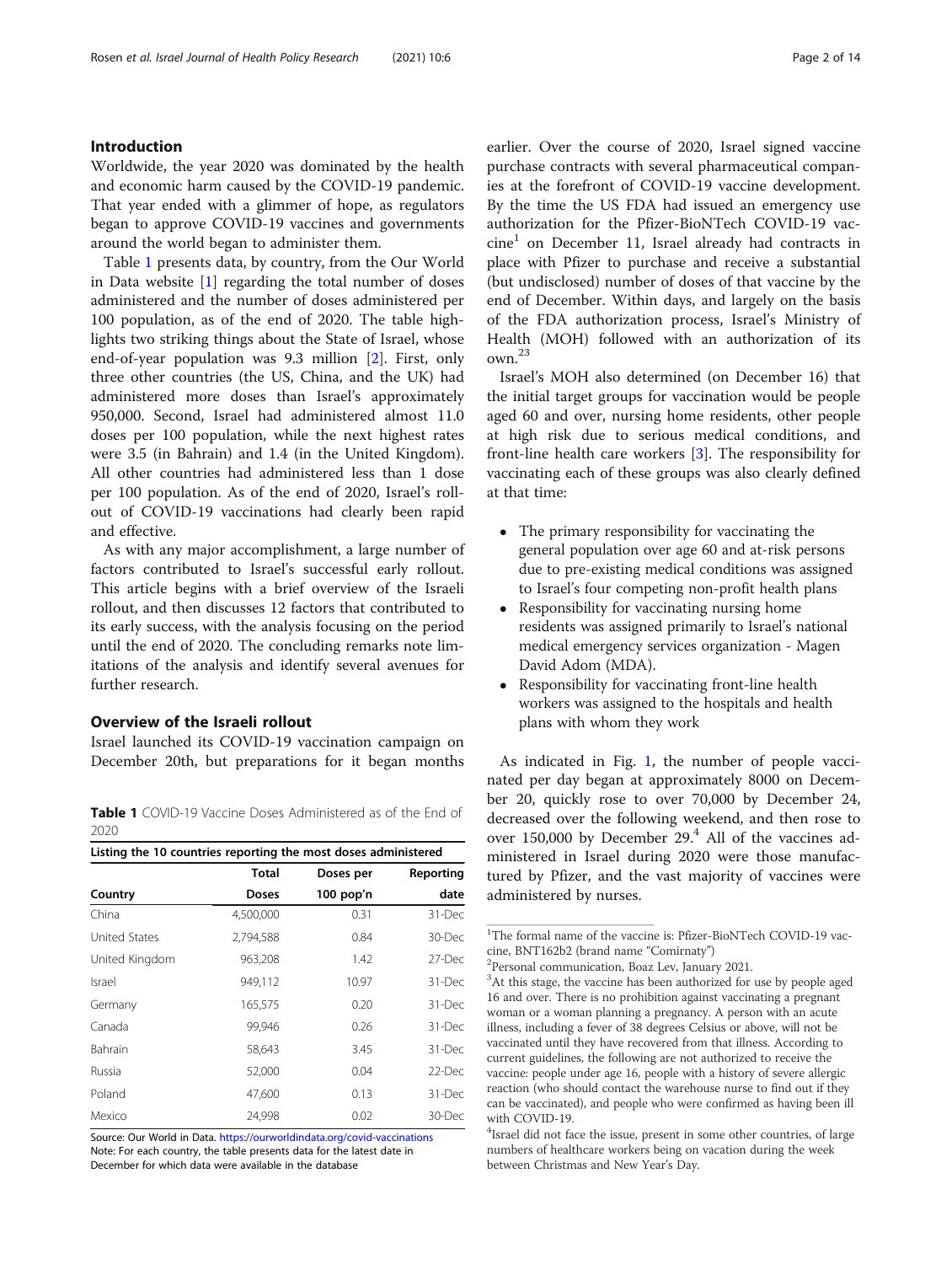<span id="page-2-0"></span>

At the same time, not all was well with the COVID-19 situation in Israel in December 2020, Israel – like many other countries – was experiencing a major increase in COVID-19 infections [[4\]](#page-12-0), including substantial morbidity among health care professionals. Thus, the vaccination campaign was launched at a very challenging time for Israeli health care.

In addition, the vaccination campaign experienced labor pains of its own. During the first few days of the rollout, it was quite difficult to schedule an appointment via the health plans' call centers or digital tools. In some vaccination sites, not enough people in the target population showed up, and at the end of each day vaccines about to pass their expiration time had to be either thrown away or given to people not meeting criteria for first-round vaccinations. Even earlier in the day, some hospitals, health plans and other vaccine providers were somewhat lax about limiting vaccines to people meeting the official criteria, thereby increasing the total number of people vaccinated, but reducing the supply of vaccines available to the elderly and other at-risk groups. At some vaccination sites, family of health professionals and members of influential unions or occupations, were vaccinated even though they did not meet the criteria. And, while vaccination sites were set up throughout the country, including in the peripheral regions and in smaller villages and towns, the rate of vaccine uptake was markedly lower than average in Arab localities.

Moreover, as of December 2020 there were many uncertainties looking forward. There was lack of clarity about when the next vaccine shipments would arrive and how large they would be [[5\]](#page-12-0), leading to talk about a possible temporary suspension of first vaccinations (though Israel has been careful to set aside a second dose for all Israelis and foreign workers<sup>5</sup> who received a first dose). It was also not clear what proportion of Israelis would ultimately sign-up for vaccinations, either due to general anti-Vax sentiments or to vaccine hesitancy specific to the new COVID-19 vaccines. In addition, it was not clear how the need to allocate nurses to the vaccination effort was affecting the delivery of other health services. And, as was the case worldwide, there continued to be uncertainties about how long the vaccine-conferred immunity would last, how effective it would be against new variants of the virus, and the extent to which it prevents transmission.

Still, there is no denying that, as of the end of 2020, Israel's vaccination campaign had achieved a great deal – both in absolute terms and relative to other countries. Accordingly, despite its imperfections, and despite the uncertainties regarding how things would evolve in 2021, it is important to identify and analyze the factors that contributed to the success of Israel's vaccine rollout in its initial phase.

# Selected factors contributing to Israel's success

The specific factors contributing to Israel's successful early rollout include, but are not limited to, the following:

- 1. Israel's small size, in terms of both area and population, its relatively young population, and its relatively warm weather in December 2020
- 2. Israel's centralized national system of government (as opposed to a federal system of government)

<sup>&</sup>lt;sup>5</sup>Foreign workers carrying for frail elderly living at home or in nursing homes were included among the health care workers who were vaccinated in the first phase of the rollout.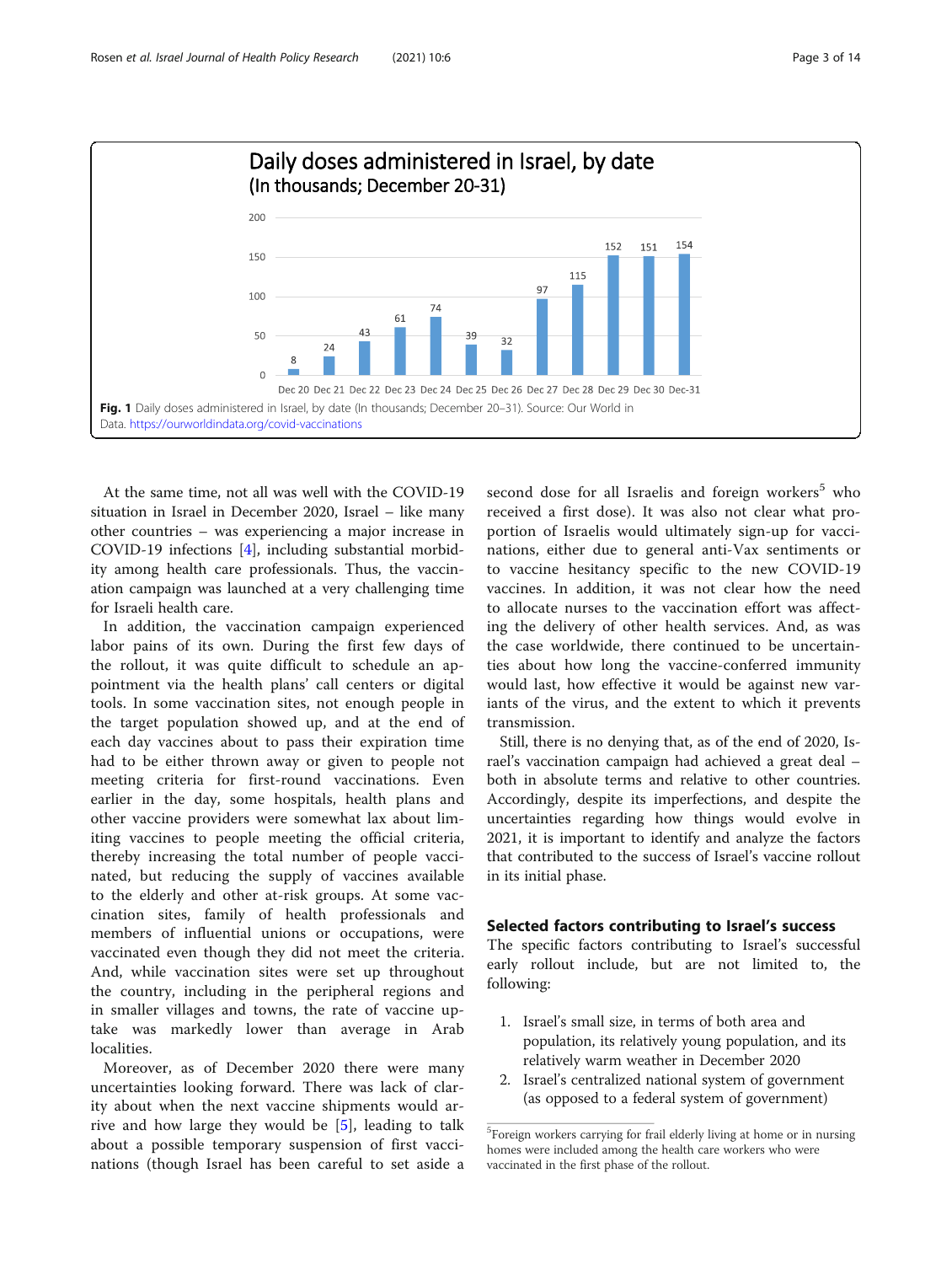- 3. Israel's experience in, and infrastructure for, planning and implementing prompt responses to large-scale national emergencies
- 4. The organizational, IT and logistic capacities of Israel's community-based healthcare providers (the four health plans), which are all large and national in scope
- 5. The availability of a cadre of well-trained, salaried, community-based nurses who are employed directly by the health plans
- 6. The tradition of effective cooperation between government, health plans, hospitals, and emergency care providers – particularly during national emergencies – and the frameworks for facilitating that cooperation
- 7. The existence of well-functioning frameworks for making decisions about vaccinations and support tools for assisting in the implementation of vaccination campaigns
- 8. The rapid mobilization of special government funding for vaccine purchase and distribution
- 9. Timely contracting for a large amount of vaccines relative to Israel's population
- 10. The use of simple, clear and easily implementable criteria for determining who had priority for receiving vaccines in the early phases of the distribution process
- 11. A creative technical response that addressed the demanding cold storage requirements of the Pfizer-BioNTech COVID-19 vaccine
- 12. Well-tailored outreach efforts to encourage the population to sign up for vaccinations

These specific factors can be divided into three major groups of factors, as follows:

- A. Long-standing characteristics of Israel which are extrinsic to health care (items 1–3)
- B. Long-standing characteristics of the Israeli health care system (items 4–7)
- C. Specific actions taken as part of the COVID-19 vaccination effort (items 8–12)

We now provide additional information on each of the specific factors listed above, providing context and detail about the Israeli rollout not previously published in a comprehensive fashion. We also briefly cite examples of high-income countries in which those factors were not present, as vetted by countryspecific experts who reviewed a draft of this article. We do so to demonstrate that many of these factors are neither trivial nor universal. We purposely do not present a comprehensive analysis of what have been the main influences on the speed of the rollout in

any other country. Such comprehensive analyses are best carried out by experts writing about their own countries.

- A. Long-standing characteristics of Israel which are extrinsic to health
- 1. Israel's small size, in terms of both area and population, its relatively young population, and its relatively mild weather in December 2020

Israel has a population of 9.3 million. As a result, the number of doses required<sup>6</sup> was a small fraction of the overall global supply, giving Israel agility and maneuverability in its purchasing. Meanwhile, Israel's small size (about the same as New Jersey)<sup>7</sup> and highly urbanized population, minimized the transport and storage challenges associated with the Pfizer-BioNTech COVID-19 vaccine (henceforth referred to as "the Pfizer vaccine", for short). Inter alia, a single state-of-the-art medical warehouse sufficed to store the nation's entire Pfizer vaccine reserve in the requisite ultra-low-temperature freezers.<sup>8</sup> In addition, high population density increased the number of people who can easily access any particular community-based vaccination site – an important advantage with regard to the Pfizer vaccine.

Moreover, Israel's population is relatively young (approximately 12% aged 65 or over) [[6\]](#page-12-0), reducing the amount of vaccine needed to rapidly vaccinate the bulk of the 60+ population.

<sup>6</sup> Israel's vaccination program covers all persons covered by Israel's National Health Insurance Law as well as additional groups, such as soldiers (who are entitled to health care via the IDF) and prisoners (who are entitled to health care via the Prisons Law). Undocumented migrant workers are not covered.The Palestinian Authority is responsible for the health and health care of Palestinian residents of Gaza and the West Bank. This includes responsibility for providing vaccinations against COVID-19. Thus, in general, they are not included as part of Israel's vaccination program. In contrast, Palestinian workers legally residing in Israel by virtue of a residence permit granted to them as part of a family reunification procedure, as they are covered by the NHI.

<sup>&</sup>lt;sup>7</sup>We recognize that several European countries have areas similar to that of Israel. The intention here is to distinguish this characteristics of Israel's area primarily from those of the US, China, Canada and other large-area countries.

<sup>&</sup>lt;sup>8</sup>To some extent, these freezers were on hand prior to the pandemic. Others were purchased during 2020 in preparation for the expected need to store large quantities of the Pfizer vaccine.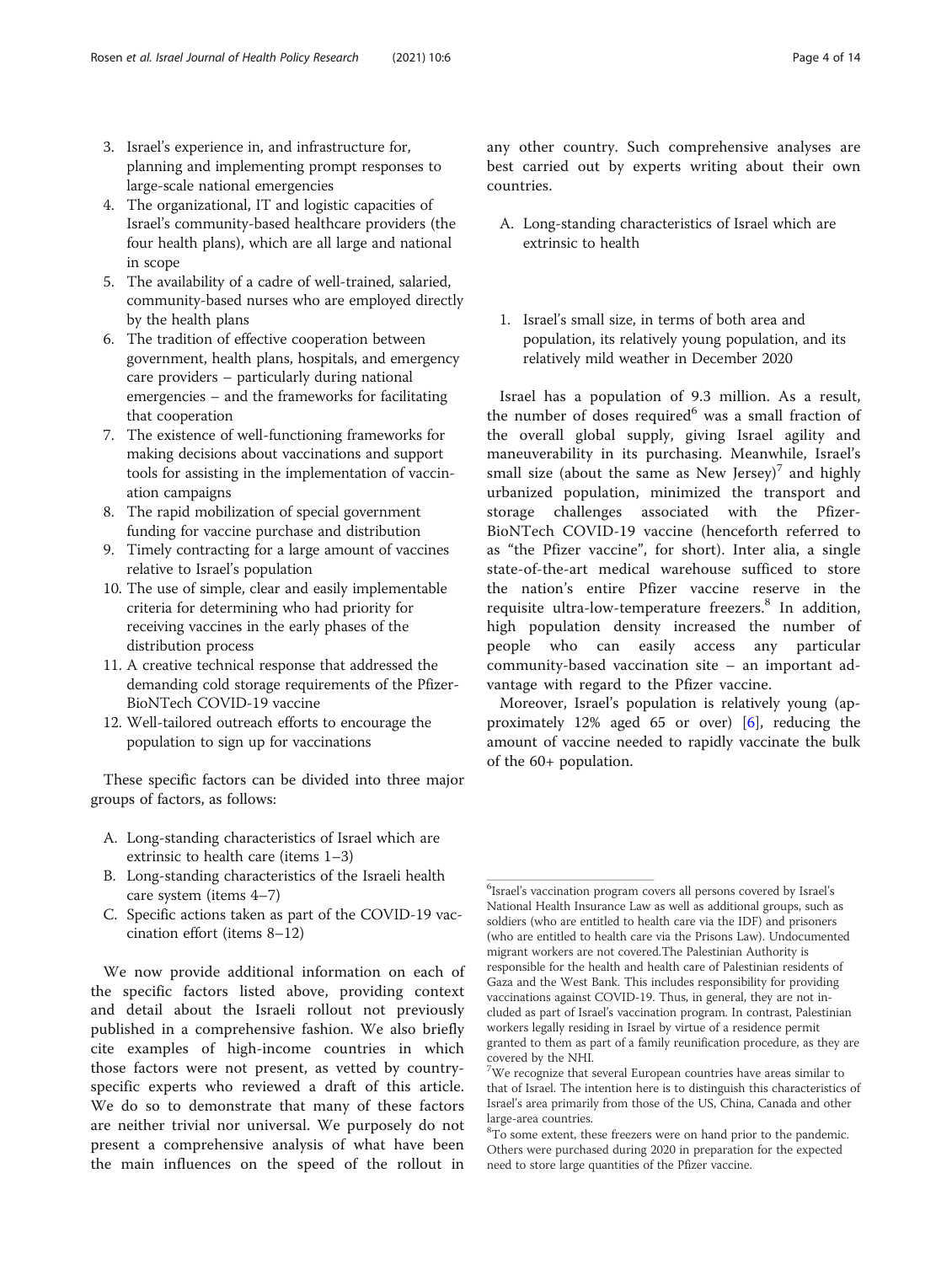And, with Israel being a small country geographically, the vast majority of aging and infirm Israelis apparently have a younger adult family member living in close geographic proximity, $9$  who can accompany them to a vaccination site, while providing moral support and transportation assistance. The relatively mild December in Israel in 2020 also made it easier for older people to get to vaccination sites.

These facilitating factors - Israel's small size, a mild winter, and a relatively youthful population did not exist in some high-income countries [\[8](#page-12-0)]. For example, the US has a population of over 300 million, greatly increasing the amount of vaccine needed by that country. Canada faced the challenges of a large geographic area and parts of the country in which the population density is low [[9](#page-12-0)]; these created a need for more storage facilities, greater investment in transportation, and a need for many more vaccination sites.<sup>10</sup> And several European countries have populations in which 20% or more are over age  $65^{11}$  [[10](#page-12-0)], meaning that vaccination coverage of the elderly would require a greater vaccine supply in terms of doses per population. Thus, many countries faced opening conditions – in terms of geography, population size, and age distribution that were substantially more challenging than those faced by Israel.

2. Israel has a centralized national system of government<sup>12</sup> (as opposed to a federal system of government)

Israel does not have states or regions which have independent decision-making authority on public health issues. While it does have active, and largely independent, local authorities and municipal governments, they play only a limited role in health care.<sup>13</sup> As such, coordination of a public health response across different levels of government was not needed and this may have allowed the Israeli government more flexibility in designing its rollout. It also provided clarity in that the national government had the primary responsibility for the vaccination

campaign, in terms of planning, financing, and implementation.<sup>14</sup>

In contrast, several high-income countries have federal systems, with significant implications for how public health efforts are organized. For example in the US, public health is administered and regulated primarily at the state level. On the other hand, it was the federal government that was responsible for promoting vaccine development, approving vaccines as safe and effective, procuring vaccines from pharmaceutical companies, and distributing them among, and to, states. This has led to some ambiguity regarding who is responsible and accountable for the success of the vaccination effort  $[11-14]$  $[11-14]$  $[11-14]$  $[11-14]$ .

3. Israel has extensive experience in, and infrastructure for, planning and implementing prompt inter-sectoral responses to large-scale national emergencies.

Partly as a result of its challenging geo-political position, Israel has for many years invested substantially in preparing for large-scale emergencies, whether they be related to security, natural disasters, or health, based on an "all hazards" approach [\[15](#page-12-0)]. Inter-sectoral decision making bodies and implementation teams have been established, protocols have been developed, staff have been trained, and drills have been carried out. The scenarios for recent largescale drills (pre-COVID-19) have included those in which large scale vaccination efforts had to be implemented. In Israel, the large community based health care providers – the health plans – are an integral part of national emergency preparedness drills. In addition, due to its security situation, Israel has amassed substantial real-world experience in responding to large-scale emergencies.

In the post-911 world, Israel is not the only country investing time, energy, and money in preparations for large-scale emergencies. But it is probably the case that few European and North American countries have as much experience as Israel does in responding to realworld emergencies and many of them apparently do not maintain surge capacity (relative to their size), to the extent that Israel does. Widespread public understanding that large-scale emergencies are not rare events may enhance the seriousness with which the public,

<sup>&</sup>lt;sup>9</sup> According to the 2009 Social Survey carried out by Israel Central Bureau of Statistics, 79% of the elderly in Israel met at least once a week with a family member who does not live with them in the same household [\[7](#page-12-0)]. The comparable figure in the 2019 Social Survey was

<sup>77%.</sup> 10Confirmed by Greg Marchildon, personal communication, January 2021.

 $^{11}$  These include 23% in Italy, 22% in Germany, and 20% in France <sup>12</sup>Sometimes referred to as a unitary system of government

<sup>&</sup>lt;sup>13</sup>Nonetheless, some of these local authorities made an important contribution to the vaccination campaign by making large municipal facilities available as vaccination sites.

 $14$ Of course, even with a single level of government involved, there were issues to be resolved about the distribution of responsibility between various agencies of the national government, such as the Ministry of Health, the IDF, the Knesset, the Prime Minister, and the Cabinet. In the case of the vaccine campaign, these issues seem to have been resolved effectively. This has not been the case regarding other aspects of the pandemic response.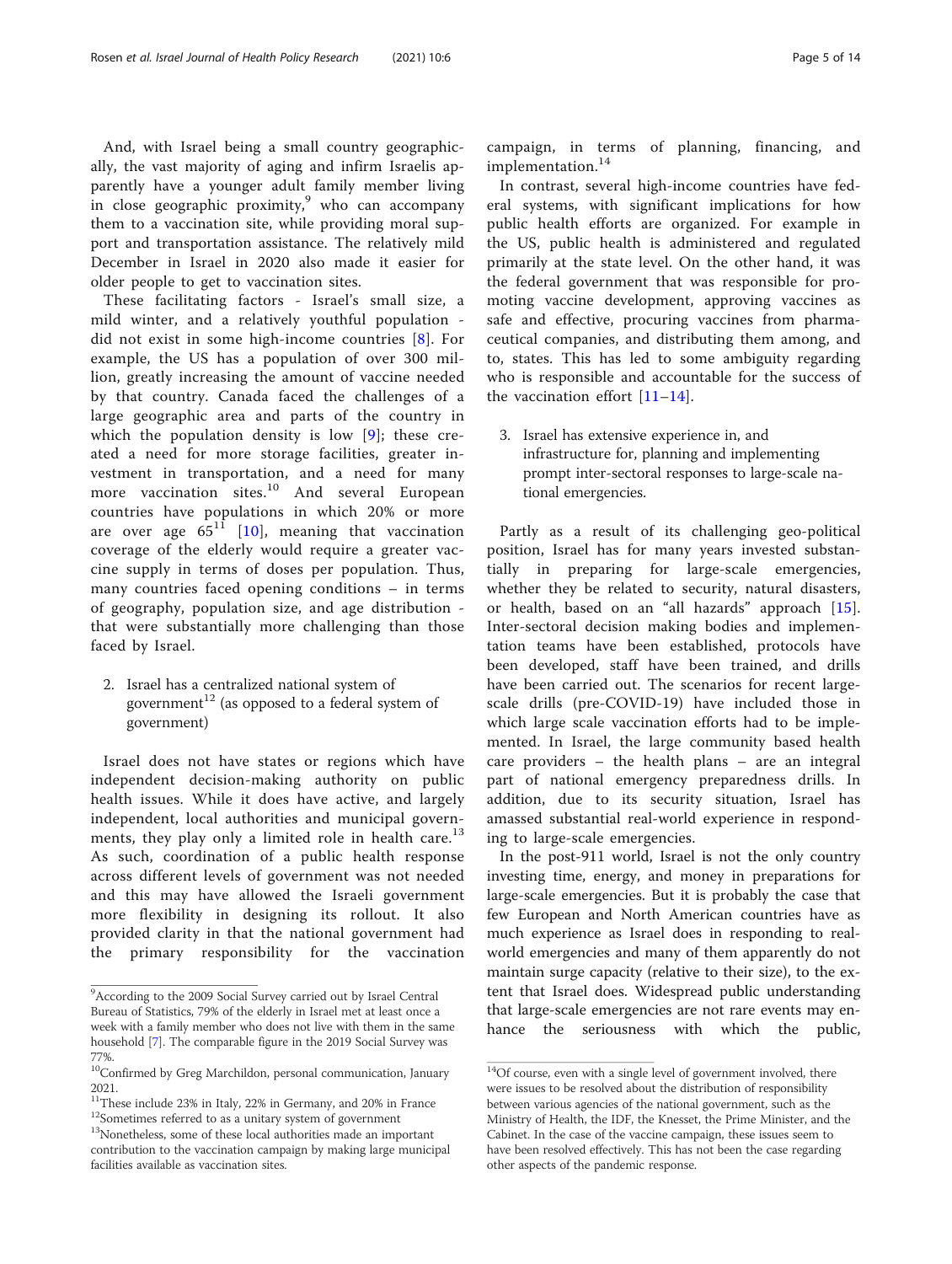professionals, and the government engage in emergency preparedness efforts [\[16\]](#page-12-0). Moreover, in many countries, community-based health care providers are not typically included in drills for large-scale emergencies.

In addition, Israel's investment in emergency preparedness is supplemented by a culture of innovation and making rapid adjustments in response to changing circumstances.<sup>15</sup>

All of the above constituted important resources for Israel, as it planned and implemented the rollout of its vaccination campaign. It was quickly able to set up inter-sectoral frameworks for vaccine policy/program development and an inter-sectoral command center to oversee the implementation of the vaccination program.

- B. Long-standing characteristics of the Israeli health care system
- 4. The organizational, IT and logistic capacities of Israel's community-based providers (Israel's four health plans), which are all large and national in scope<sup>16</sup>

Since 1995, Israel has had universal national health insurance coverage, financed primarily through incomerelated tax revenues. All permanent residents are free to choose from among Israel's four large, competing, nonprofit, health plans. These serve as Israel's predominant, community-based health care providers. All four health plans are national in scope with primary care capabilities well-distributed across the country [\[18,](#page-12-0) [19\]](#page-12-0). They operate as well-run health care delivery systems based on national-regional-local hierarchies. All four health plans have a strong commitment to prevention as well as treatment, while most health plan members have longstanding relationships with, and a high level of trust in, their health plans [\[20](#page-12-0), [21](#page-12-0)].

Moreover, all the health plans have well-developed electronic health  $records<sup>17</sup>$  and strong capacities for

electronic communications with their members [\[22](#page-12-0)]. Some of the health plans are also pioneers, internationally, in using their patient databases to carry out significant studies related to clinical care, epidemiology, and health policy [\[23](#page-12-0)–[26\]](#page-12-0).

The health plans are also have substantial experience in organizing and implementing nation-wide initiatives, $18$  large-scale mobilizations and emergency responses of various sorts [[31\]](#page-12-0); this apparently contributed to their preparedness for the COVID-19 vaccination blitz. For example, the involvement of the health plans in periodic drills of responses to military bioterror exercises [[32\]](#page-13-0) have apparently honed their capacity to work with the IDF and other organizations in emergency situations. Experience of a complementary nature has been garnered over the past decade in the context of Israel's National Program for Quality Indicators in Community Healthcare. That program monitors the performance of the health plans on approximately 70 quality measures; and each of the health plans undertakes large-scale, coordinated, organization-wide efforts to improve its performance on those measures [\[27](#page-12-0)].

In addition, the health plans' annual influenza vaccination campaigns provided the health plans with experience in mobilizing staff for vaccinations as well as the rapid and efficient scheduling and processing of members for vaccinations. Moreover, in the months before the December 2020 COVID-19 vaccination campaign, the health plans carried out a particularly intensive flu vaccination campaign. This was motivated, in part, by concerns that the health system could get overwhelmed by the simultaneity of the COVD-19 pandemic and a major wave of influenza. As part of that influenza vaccination campaign, the health plans gained experience in renting out large public spaces as vaccination sites.

These long-standing capabilities have been vital to the central role that the health plans have played in the distribution and delivery of the Pfizer vaccine to their members. They were able to quickly distribute the vaccine to over 400 delivery points while meeting the challenging temperature and other logistic requirements of the Pfizer vaccine. The health plans were able to quickly and efficiently schedule hundreds of thousands of vaccination appointments for their members via call centers, apps, and organizational websites.

<sup>&</sup>lt;sup>15</sup>This has been touted as one of the main factors that have contributed to Israel's Startup Nation status [17].

 $16$ The health plans, which are financed primarily by government via a capitation formula, are responsible for ensuring that their members receive all needed services included in a government-determined benefits package.

<sup>&</sup>lt;sup>17</sup>An individual's electronic health record can be accessed by all physicians working with the individual's health plan, thereby promoting continuity of care. Moreover, if that individual is hospitalized, the hospital can also access key elements of his/her EHR (such as underlying health conditions and relevant community-based treatments), the individual's primary care physician is automatically notified about the hospitalization, and key data about the care in the hospital are shared with the health plan electronically.

<sup>&</sup>lt;sup>18</sup>This is true for efforts to improve ongoing care, such as nation-wide, collaborative systems for monitoring and improving quality [\[27,](#page-12-0) [28\]](#page-12-0). It is also true for efforts to address new challenges, such as the rise in obesity [\[29](#page-12-0)] and efforts to arrange health insurance for undocumented migrants [\[30](#page-12-0)].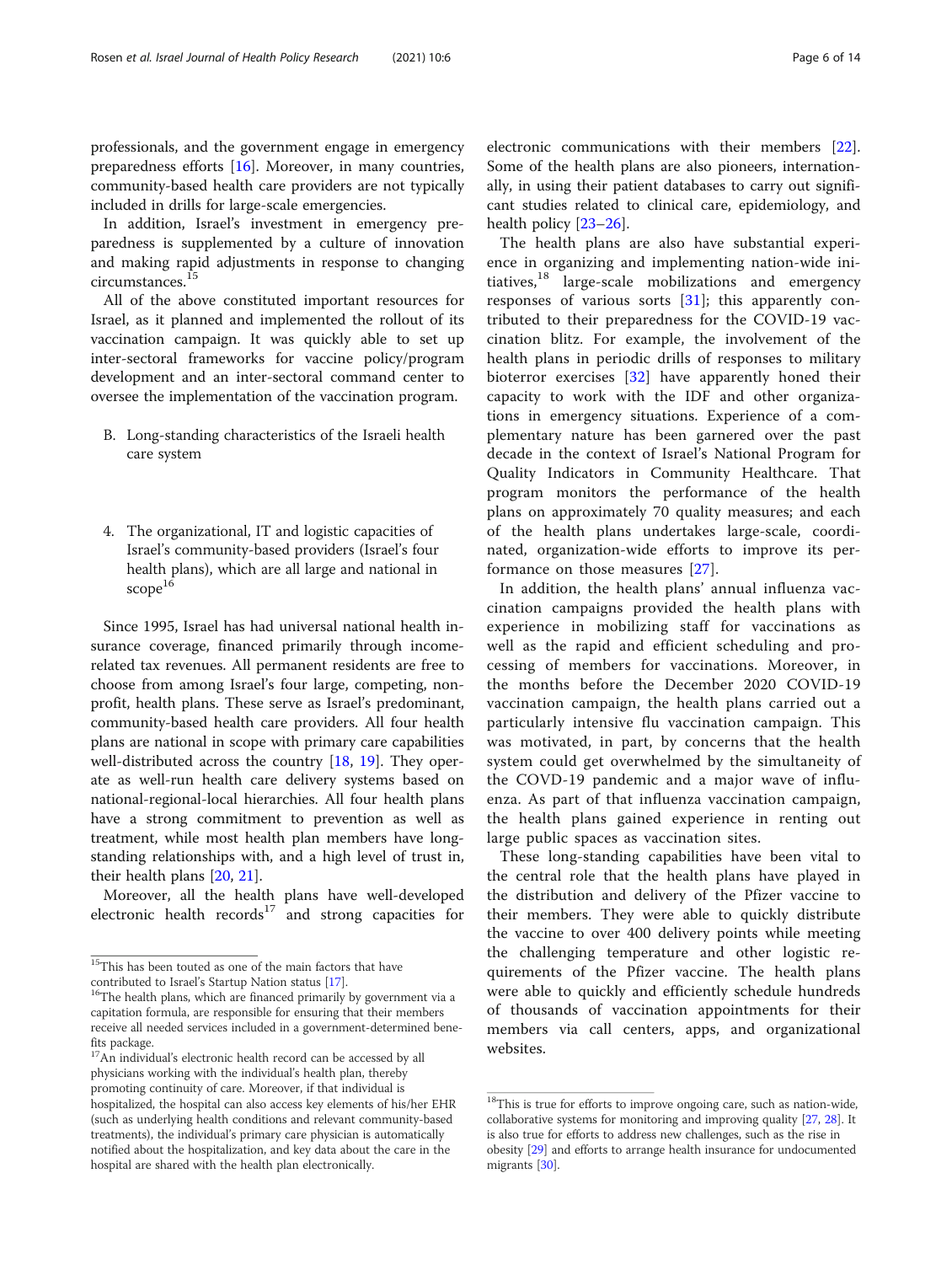The health plans were able to quickly rent or otherwise access large facilities suitable for vaccinating large numbers of people.<sup>19</sup> In some cases, the health plans outsourced part of their vaccination operations, building on substantial prior experience with outsourcing. They were able to staff the delivery effort in a quick and effective manner, operate the vaccine sites during extended work hours and throughout the week, with nurses, pharmacists, paramedics, administrators, and other health care professionals. Finally, the ongoing competition among the plans for members was an additional source of motivation (in addition to the dominant health protection objective) to excel in their vaccination efforts [[33](#page-13-0)].

In contrast, most US and Canadian citizens<sup>20</sup> are not enrolled in large-scale integrated delivery systems that have clear responsibility for their health and health care [[28,](#page-12-0) [34\]](#page-13-0), that can quickly organize and staff sites for large-scale vaccination efforts, and which can promptly address the logistical challenges involved in bringing together – in terms of time and place - the right mix of staff, patients, and vaccines.

The UK, despite having a single large-scale health care provider, the National Health Service, has also faced vaccine delivery challenges. One of those has been in clarity about which districts and which GPs were responsible for the health of each citizen. $21$  In the UK's initial rollout, relative to the size of its population, and despite its larger geographic area, there were far fewer and often smaller sites for vaccine administration than in Israel. The UK relied on hospitals and relatively small, stand alone, or grouped, GP practices which seemed less suited than the one used by Israeli health plans to deliver a large-scale vaccination campaign [\[35\]](#page-13-0).

In addition, in the UK, the vaccination strategy was implemented at the regional level (rather than by nationwide health plans). Gaps in organization and logistic capacities among regions may have compromised the efficiency and national consistency, of their vaccination campaigns [[36\]](#page-13-0).

5. The availability of a well-trained, salaried, cadre of community-based nurses who are directly employed by the health plans

In Israel, approximately one-third of the country's nurses work in community settings, and about half of the community-based nurses work as salaried employees in Israel's four non-profit health plans [\[37](#page-13-0)]. Many of those nurses have experience administering vaccinations, making it relatively easy for the plans to shift some of them from their regular tasks to the COVID-19 vaccination effort. These are skilled and well-trained professionals who could start vaccinating immediately.<sup>22</sup> This was done despite Israel having a relatively low nurse to population ratio [[38](#page-13-0)] and the prevalence of COVID-19 cases among nurses. It was accomplished via a large increase in nursing overtime hours and a partial deferral of other nursing tasks (e.g. monitoring of chronically ill patients). In addition, the health plans temporarily transferred some of the tasks which the nurses had been doing (e.g. phone calls to monitor the health of members who had become ill with COVID-19) to other health care professionals employed by the plans, such as social workers or speech therapists.<sup>23</sup>

Another key factor was that the scope of practice regulations for nurses authorizes them to independently assess which individuals meet the clinical criteria for vaccination, without requiring consultation with a physician or the physical presence of a physician.<sup>24</sup>

In addition to nurses employed by the health plans, supplemental staff were recruited from the Home Front Command of the Israel Defense Forces (IDF), private companies, and others. Israel also acted quickly to change the regulations governing the scope of practice of medics and para-medics so that they too could administer vaccinations.

Countries with mandatory health insurance systems typically face greater difficulties in staffing vaccination efforts. In Germany, for example, despite having health plans (currently 103 social health insurance funds), these plans do not have readily available staff to administer the vaccines.<sup>25</sup> This is because the majority of health workers in the ambulatory sector, including primary care providers, are self-employed contractors of the plans rather than their employees (to whom they could more easily assign tasks). As a result, many of the vaccinations are being done by independent GPs, other physicians, medical assistants, retired health professionals, and others on a voluntary basis. They are paid by federal states, the federal government (via the liquidity reserve <sup>19</sup>In the early days of the vaccination campaign, a large proportion of of the Central Reallocation Pool) as well as private

the vaccinations took place in large, rented facilities. Once Israel received approval from Pfizer to split up the large trays of vaccine vials, an increasing proportion of the vaccinations shifted to community-based clinics.

<sup>&</sup>lt;sup>20</sup>While Canada has a national health insurance system, most of its hospitals and physicians operate independently, rather than as part of large, integrated systems of care.

 $21$ <sup>The</sup> information presented in this paragraph has been confirmed by Fiona Sim, personal communication, January 2021.

 $^{22}$ Similarly, in hospitals, nurses are salaried employees and they too were rapidly mobilized for the vaccination campaign. 23David Mossinson, personal communication, January 2021.

 $24$ At the same time, individuals with certain sensitivities were referred by the nurses to physicians for further evaluation.

 $25$ The information presented in this paragraph has been confirmed by Juiane Winkelman, via personal communication, 2021.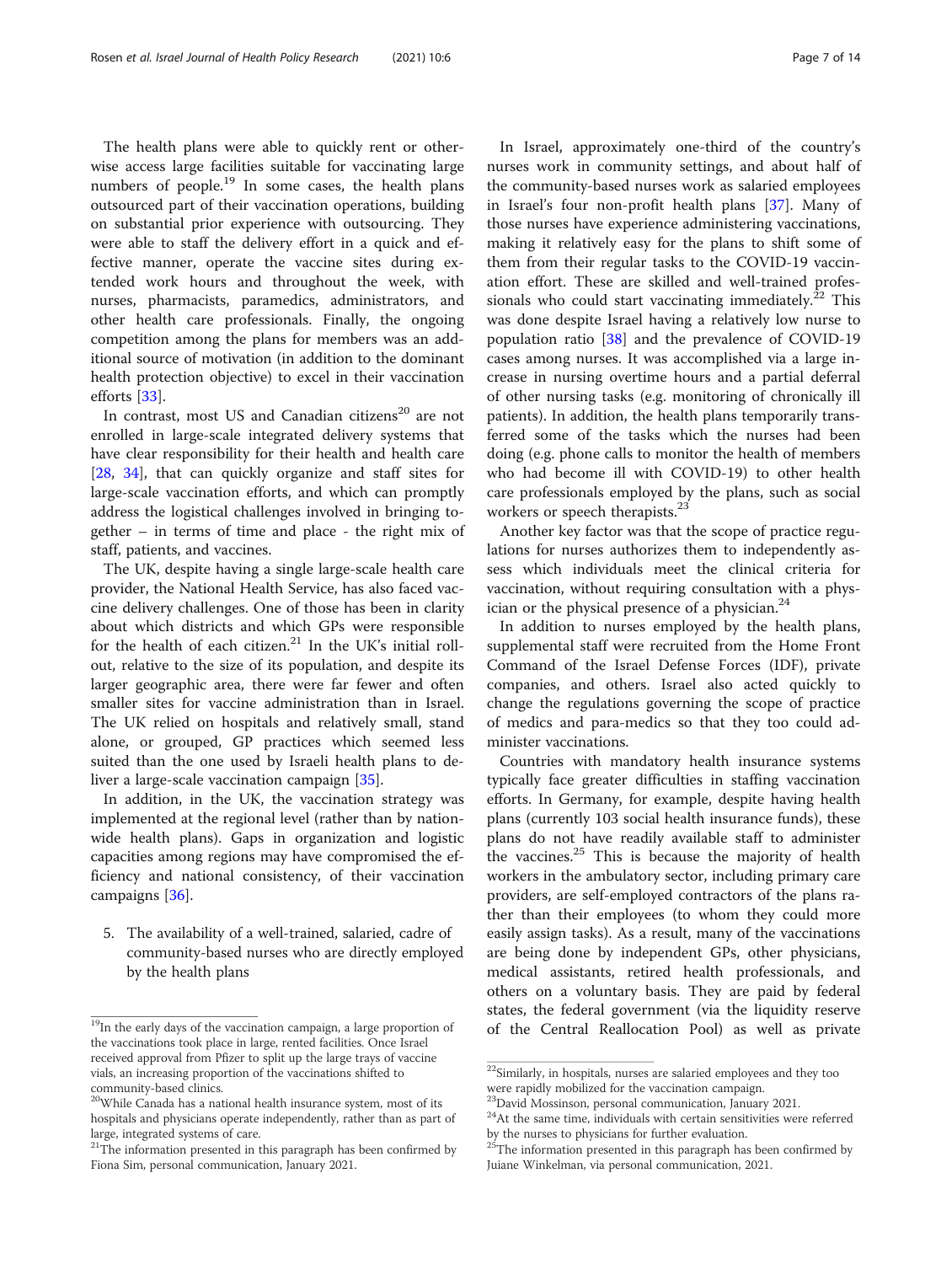health insurances and municipalities (not by health plans) [\[39](#page-13-0), [40](#page-13-0)].

6. The tradition of effective cooperation between government, the defense forces, health plans, hospitals, emergency care providers, and local authorities – particularly during national emergencies – and the frameworks for facilitating that cooperation

While the various components of the health system are well versed in how to compete (and bicker) among themselves in ordinary times, they are equally versed in how to cooperate in cases of national emergencies and also on high-priority national objectives in ordinary times. In the current vaccination campaign, the Home Front Command of the Israel Defense Forces (IDF) is playing several vital roles. It is responsible for ultra-cold storage of the vaccines in a central location, transporting those vaccines to a large number of vaccination sites, and also organizing vaccination sites in small localities, which serve the members of all health plans. Local authorities also played an important role by making some of their very large facilities available as vaccination sties.

A related advantage enjoyed by Israel is that many of the leaders of the health system, and indeed of the government, have known one another personally for years, and in many cases have even worked together in the past. This is due, inter alia, to the country's small size and the close ties forged during service in the IDF (particularly as officers in the IDF Medical Corps). These prior relationships facilitate communication and cooperation during national emergencies [[41](#page-13-0)].

7. The existence of well-functioning frameworks for making decisions about vaccinations and support tools for assisting in the implementation of vaccination campaigns<sup>26</sup>

Israel has a well-established national Epidemic Management Team (EMT) and a well-established National Immunization Technical Advisory Group (NITAG) [[42\]](#page-13-0). In the last quarter of 2020, the MOH general director appointed a special committee ("the COVID-19 vaccine prioritization committee"), comprised of members of those two long-standing committees, which then held regular (Zoom) meetings several times a week, and provided recommendations to the MoH.

In addition, Israel is one of the few countries that have a full population-based childhood immunization

registry that includes all of the country's children. Childhood vaccines are provided in Israel free of charge in all well-baby clinics in the country and doses are registered in a web-based registry [\[43](#page-13-0)]. Based on the experience from previous mass vaccination campaigns in Israel  $[44]$  $[44]$ , the platform of the national registry was quickly adjusted and adapted to the current COVID-19 vaccine campaign. Notably residents in Israel all have a single unique identifier (ID) used in all health care facilities and allowing for ongoing timely data assembly on vaccine doses and number of vaccinees. The registry also allows follow up and assessment of post vaccination adverse events as well as providing real-world vaccine effectiveness data, i.e., "phase 4," or post-marketing, data.

- C. Specific actions taken as part of the COVID-19 vaccination effort
- 8. The rapid mobilization of special government funding for vaccine purchase and distribution

By mid-2020, senior Israeli policymakers, civil servants, and professionals realized that it was important for Israel to secure an adequate volume of vaccines as early as possible and promote their distribution and delivery. There was a consensus that this was important for Israel's public health, economy, and perhaps for its security as well. There was also an early understanding that effective distribution and delivery would impose substantial additional costs on health care providers. Accordingly, the Ministry of Finance, in coordination with Israel's political leadership, set aside substantial funds for vaccine acquisition, with an understanding that additional resources would have to be provided to support distribution and delivery.

Like Israel, many other high-income countries invested heavily in contracting with the pharmaceutical companies for future vaccine acquisition. Israel was also not alone in the allocation of special government funds to support vaccine delivery. However, in other countries such as the UK, the amount of such government support appears to have been limited. For example, in England many GP practices have reported that they are unable to participate in the vaccination program because the resources given to them (beyond the vaccine itself) were insufficient [[45](#page-13-0)].

9. Timely contracting for a large amount of vaccines relative to Israel's population

<sup>&</sup>lt;sup>26</sup>The authors are indebted to Chen Stein-Zamir for contributing this section of the article.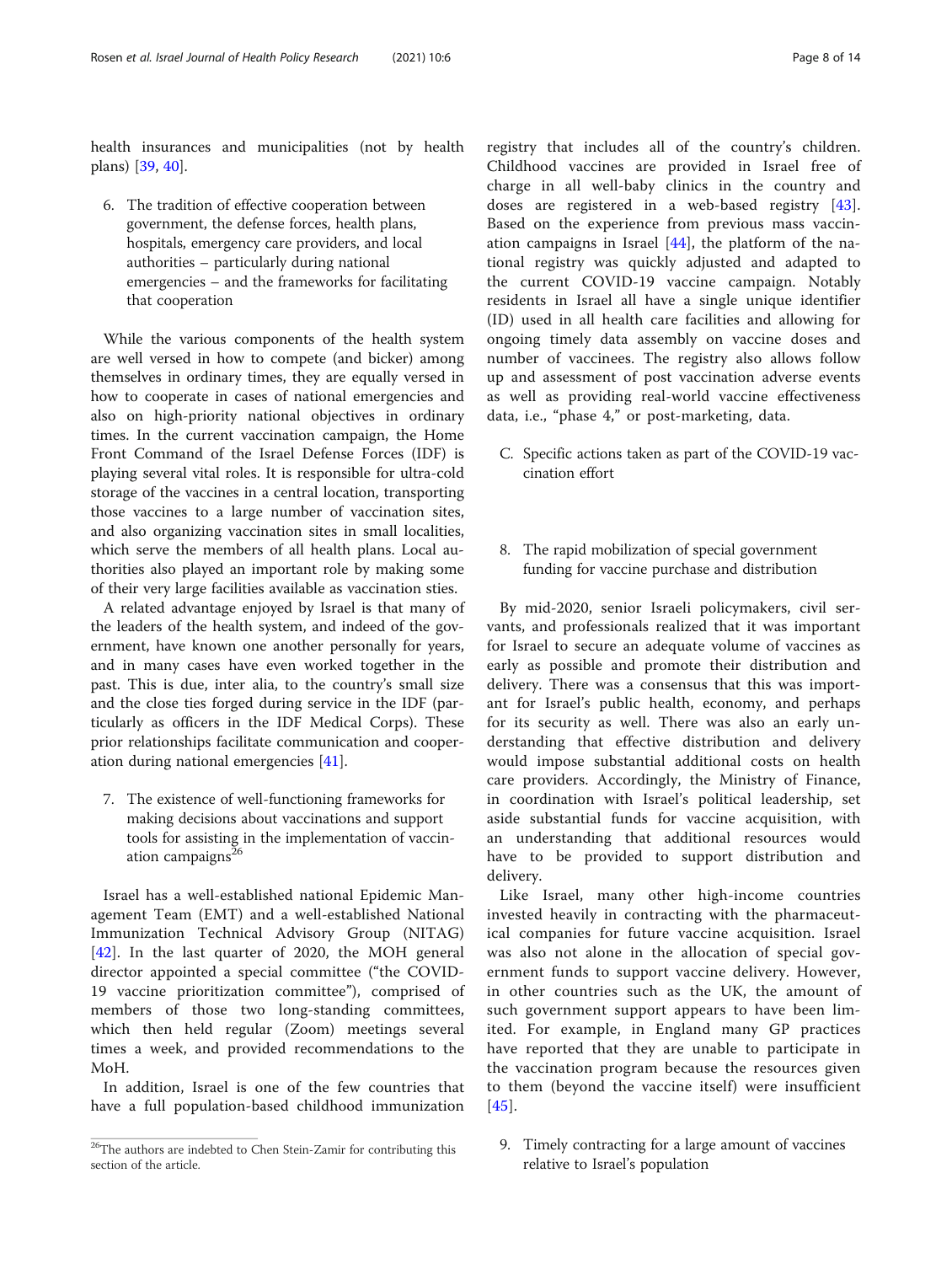Over the course of 2020, Israel contracted with several of the pharmaceutical companies at the forefront of vaccine development.27 Not knowing which vaccines would prove to be effective, and when they would get regulatory authorizations, Israel distributed its risks by entering into advanced purchasing agreements (typically contingent on regulatory authorization) for more vaccine doses than it was projected to need.<sup>28</sup>

Details of these agreements, and of the deliberations and negotiations that preceded them, are not publicly available. However, it is likely that Israel's ability to lockin an early and adequate supply of vaccines was due to the combination of:

- Political leadership, including the active personal involvement of the prime minister,
- A willingness to pay premium (i.e. higher) prices [[46](#page-13-0)],
- A highly professional purchasing division within the Ministry of Health [[28](#page-12-0)], and
- An understanding on the part of the pharmaceutical companies that Israel has an unusually strong capacity to showcase the feasibility, and assess the impact of, a rapid rollout.

This last point may have been due, in part, to some pharma executives having had prior professional connections with Israel [[47,](#page-13-0) [48](#page-13-0)].

This understanding of Israel's potential as a lab and a showcase apparently also contributed to the collaboration agreement between Israel's MOH and Pfizer (signed in early January), between Israel's MOH and Pfizer, regarding the collection, sharing, and analysis of aggregate, real-world epidemiological data which can be used to assess when herd immunity is achieved [\[49,](#page-13-0) [50](#page-13-0)]. .This agreement appears to have played a role in expanding the supply of vaccines to Israel in January and beyond.

Israel secured a relatively large early supply of vaccines without having had produced any of those vaccines domestically. While Israel is working on a vaccine of its own, it was still in the testing stage at the end of 2020, so Israel's early supply was fully imported.

Many (though not all) high-income countries, also entered into advanced purchasing contracts with multiple pharmaceutical companies prior to the regulatory authorizations of the vaccines. Some countries contracted for a quantity of vaccines well in excess of their populations [[51\]](#page-13-0). At the same time, the "real-world epidemiological evidence collaboration agreement" between Pfizer and Israel appears to be somewhat unique.

Other aspects of the situation were different for most European countries. Procurement and purchase is done in coordination with the European Commission, in order to ensure a relatively similar share of vaccines among all countries [[52](#page-13-0)]. Individual countries are not free to purchase as much vaccines as they want, even if they have sufficient funds to pay premium prices.

Moreover, in most countries, by the end of 2020, only a very small part of the contracted supply of vaccines had been delivered by pharmaceutical companies to governments. While exact data on this are unavailable, it appears that as of the FDA's December 11 emergency use authorization of the Pfizer vaccine, the per capita vaccine supply was substantially greater in Israel than in most – if not all – other countries. Israel was also among the first countries to piggy-back onto the FDA's authorization of the Pfizer vaccine with an authorization of its own.

10. The use of simple, broad, clear and easily implementable criteria for determining who had priority for receiving vaccines in the early phases of the distribution process

The initial target groups for vaccination in Israel were people aged 60 and over, nursing home residents, other people at very high risk due to serious specific medical conditions (mostly those related to compromised respiratory systems), and front-line health care workers. Each of these groups were well-defined. Moreover, the health plans, with their state-of-the-art EHRs were wellequipped to identify and reach out to members aged 60 or over and younger members with relevant medical conditions. Similarly, the Magen David Adom personnel had no problem identifying and accessing all nursing home residents, while hospitals and health plans could readily identify and contact the relevant employees and contracted workers. Together, these four groups constituted a relatively large number of people and a very high proportion of those most at risk of serious illness or death from COVID-19.

The primary objective of the initial prioritization scheme was to reduce mortality and severe illness related to CVOD-19, with special attention to the most vulnerable population groups. There was also an understanding that once the at-risk population is vaccinated, it will be easier to gradually open up the economy, without incurring major public health risks. Another objective of

<sup>&</sup>lt;sup>27</sup>The Israeli government has promised the pharmaceutical companies (Pfizer and Moderna), the health plans, and the public that the vaccines for COVID-19 will be included within purview of the Insurance for Victims of Vaccines Law, 1989. This means that the government will compensate any individuals whose health was harmed as a result of receiving the vaccine.

<sup>28</sup>Israel did not make a separate acquisition of vaccines for the IDF. The vaccines acquired are being used for civilians and military (as well as police) personnel in an integrated fashion. Soldiers were not listed as a distinct target population for the first phase of the vaccine rollout.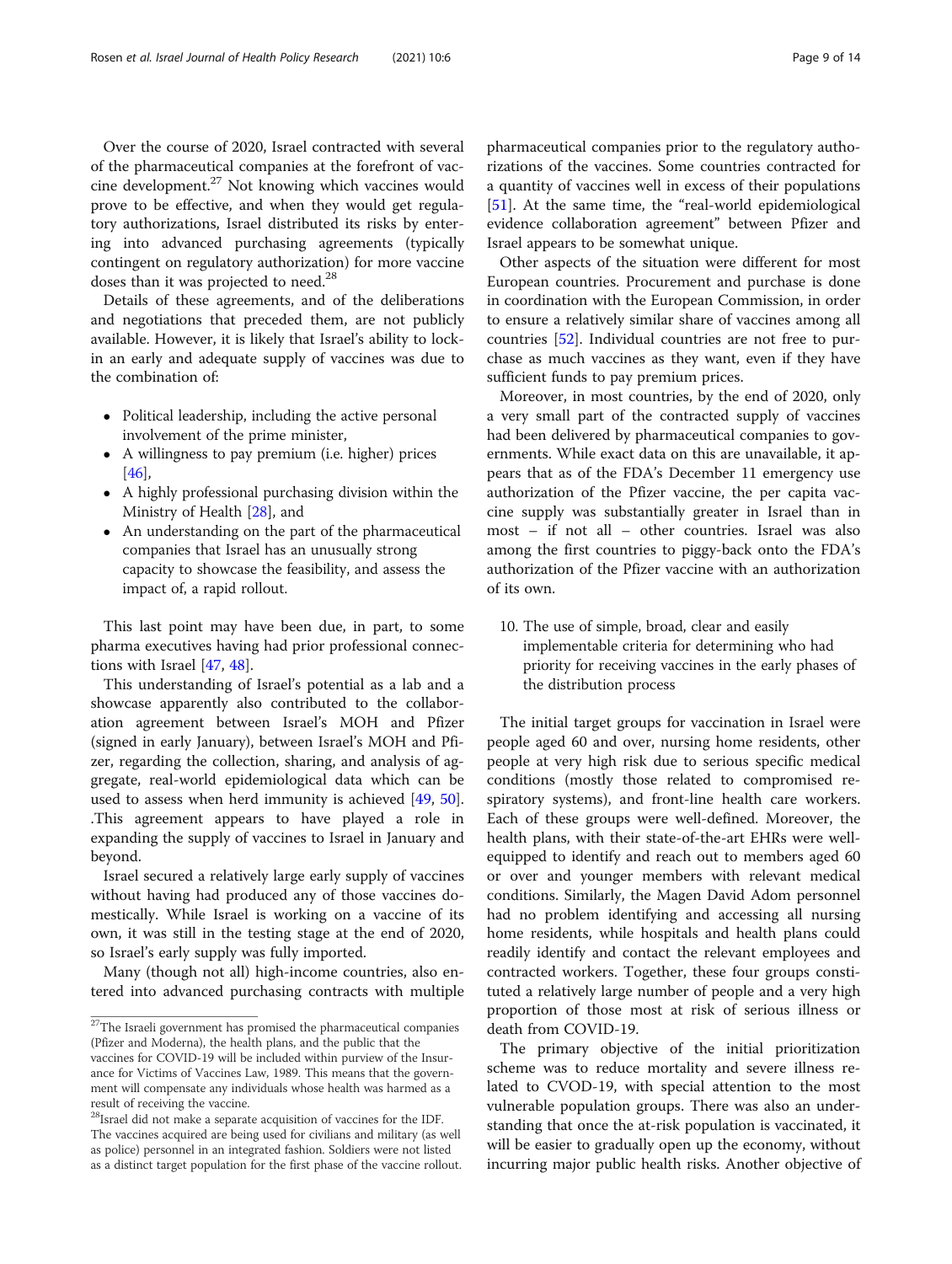the prioritization was to ensure that the health care system not be overwhelmed, and this was advanced both by vaccinating the at-risk population and by vaccinating health care workers.

Before deciding to prioritize the groups at the greatest health risk, the relevant committee considered an alternative strategy – prioritizing those groups most involved in transmitting the disease. After deliberating the two strategies prioritization of those at greatest health risk emerged as the consensus. Primarily, this was due to the understanding that this would have the greatest contribution to population health. In addition, at the time there was a great deal of uncertainty about how many doses would be available for the initial rollout phase, and concern that there would not be enough to cover the relatively large groups involved in transmitting the disease.

Many other countries also have relatively clear and simple prioritization criteria, but due to limitations in the per capita vaccine supply their initial rollouts have focused on relatively narrow population segments, e.g. Austria [[53\]](#page-13-0), Denmark [[54\]](#page-13-0), and Spain [[55,](#page-13-0) [56](#page-13-0)].

In the US the situation is more complex, as the CDC recommendations have called for "frontline essential workers" to be included in phase 1 of vaccination campaigns. It is clearly more difficult to determine which individuals are part of this group than it is to determine who is in a given age group.

# 11. A creative technical response to the demanding cold storage requirements of the Pfizer vaccine

According to Pfizer's initial technical specifications, once the vaccine vials were removed from the ultra-lowtemperature freezers there were to be transported to vaccination sites only in large trays containing 195 vials, enough for approximately 1000 doses. The professionals involved quickly realized that this requirement greatly limited the ability to carry out vaccinations in nursing homes, smaller localities, and other settings where the number of people in the top priority groups was well below 1000 [[57](#page-13-0)]. With approval from Pfizer, "Israeli teams repacked the large ultra-frozen pallets into insulated boxes the size of small pizzas, allowing for distribution in smaller numbers and at more remote sites" [[58](#page-13-0)]. This involved workers operating in very low-temperature refrigerators in which they did the repackaging [\[59](#page-13-0)].

[Appendix](#page-11-0) presents additional information on the cold chain preservation efforts in Israel.

# 12. Well-tailored outreach efforts to encourage the population to sign up for vaccinations

A variety of steps were undertaken in Israel to promote public interest in vaccination [[21,](#page-12-0) [60](#page-13-0)]. One key step was to wait until the highly respected US FDA had completed its rigorous review process before launching the vaccination campaign. The MOH, the health plans, and the hospitals then built on the FDA's recognition of the vaccine as safe and effective, to launch a multipronged educational campaign to provide information, allay fears, and overcome hesitancy. The campaign made use of the mass media, social media, organizational websites, and more. An important part of this effort involved monitoring social media for anti-vax messages and addressing them head-on.

Another important step, taken by the health plans, was to create a number of different ways in which individuals could schedule a vaccination. These included by phone to a health plan call center, by computer via the health plan web site, or by mobile phone via a health plan app. In the initial days of the campaign there were technical difficulties in using these vehicles, which were overwhelmed by the surge in demand. However, these were subsequently sorted out and were widely used. This was facilitated by the relatively high proportion of Israelis who, even before the pandemic, had enrolled in their health plans' secure portals for communicating personal information. These secure connections are also used to monitor and communicate side effects of the vaccine, providing individuals with a greater sense of security and thereby helping overcome vaccine hesitancy.

In addition, the mass media, in coordination with organizations involved in implementing the vaccine campaign, have provided daily updated on the number of Israelis vaccinated, accompanied by video clips and photos of large numbers of people getting vaccinated. These data and visuals may be providing reassurance to persons who might otherwise be hesitant to get vaccinated [[61\]](#page-13-0). The thinking then becomes, "if so many Israelis are queueing up to get vaccinated voluntarily, then this is probably a good thing for me as well". In addition, Israel's position as the country with the most per capita doses administered has become a source of national pride, further encouraging Israelis to want to be part of this effort.

In addition, in Israel, the endorsements of cultural and intellectual leaders have been important in encouraging the general population to sign up for vaccinations. Key religious figures can make an important contribution to vaccine uptake rates among Ultra-Orthodox (Haredi) Jews and very devout Moslems. Accordingly, the Ministry of Health has invested substantial effort in recruiting the support of these religious leaders. Among the Haredi population, this bore fruit already in the first week of the vaccination campaign.

Among the Arab population, as of the end of 2020, additional outreach efforts were clearly needed. As indicated by Professor Nihaya Daoud, these should include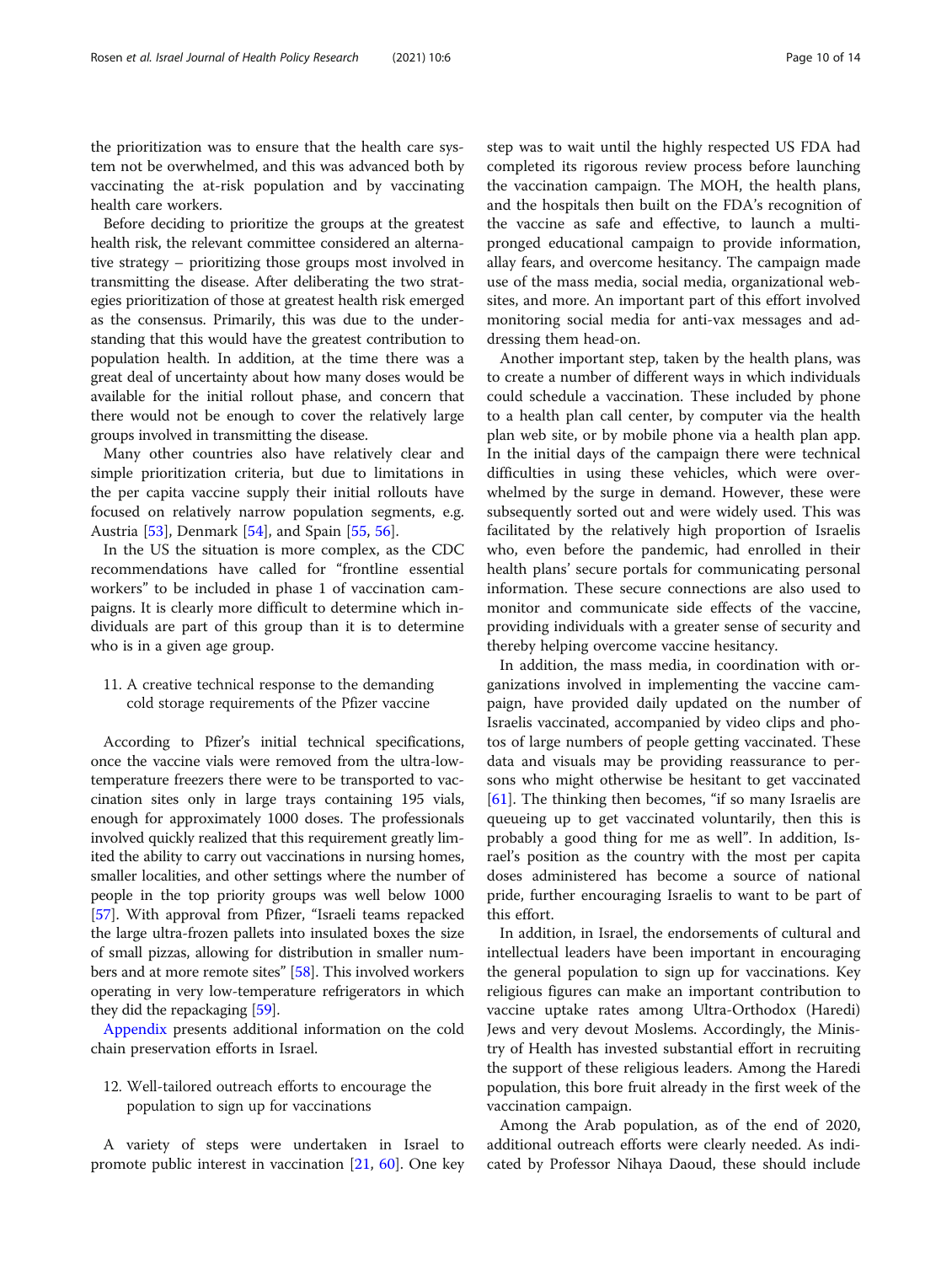opening additional vaccinations sites in Arab localities, operating mobile vaccination units that can reach small Arab villages, doing more to tailor the messaging and the media to the Arab population, having the health plans proactively schedule appointments by reaching out to Israel's Arab citizens [\[62](#page-13-0), [63](#page-13-0)].

The overall positive response in late December of persons age 60 and over to the opportunity to get vaccinated probably also reflected a strong and widespread desire to end their exposure to the substantial health and economic risks associated with the nearly year-long pandemic, as well as the limitations on day-to-day living imposed by the pandemic. It also probably reflects a reasonably high degree of trust in the safety and efficacy of the vaccines and the vaccination process. This, in turn, suggests that – at least on these matters – persons over 60 were trusting the government and other health system actors to act responsibly and in the public interest.

As of this writing, it is too soon to know how other countries will promote willingness in getting vaccinated among the general public, as many of them are just beginning to expand their vaccination campaigns beyond a narrowly defined target groups. Interestingly, in the UK people are individually invited to come in for a vaccination [[64\]](#page-13-0), rather than the Israeli approach where everyone meeting broad criteria has the opportunity to sign-up for a vaccination via health plan call centers, web sites, and apps. This can be seen as the difference between a pull approach and a push approach.

### Israel's facilitating factors – an integrated view

Most of the factors discussed above are not unique to Israel. Perhaps the factor most specific to Israel is factor #4 - the organizational, IT and logistic capacities of Israel's four large, national, health plans. These health plans are integrated health care systems which serve as the country's predominant community-based health care providers. In very few other countries is the entire population enrolled in similarly effective delivery systems.

Aside from that, Israel's relative success in the early rollout phase appears to be due to having a somewhat unique combination of factors (many of which, when taken individually, can be found in other countries) and taking advantage of potential synergies among those factors.

As Weintraub and colleagues have pointed out in a recent Health Affairs article, "The historical record suggests that to have a widely immunized population, leaders must invest in evidence-based vaccine delivery strategies that generate demand, allocate and distribute vaccines, and verify coverage" [\[65](#page-13-0)].

In Israel, the early availability of a relatively large per capita vaccine supply made it possible for Israel to give early priority to a large and clearly defined population group – persons over age 60. But administering vaccinations to roughly 10% of the population within 2 weeks required much more than having enough vaccine doses; it also required efficiently bringing together, at appropriate sites, vaccines, professionals to administer the vaccines, and people to receive those vaccines. In doing so, Israel built upon its emergency preparedness, intersectoral cooperation, and the organizational and technological capacities of the health plans. Similarly, it required a capacity to rapidly and flexibly mobilize a large number of health care professionals and to set up a sufficient number of sites which were organized for efficient throughput. The number and geographic distribution of vaccination sites was greatly enhanced by the creative technical response permitting the splitting-up of the large vaccination trays. Finally, to promote the interest of the population in getting vaccinated promptly, Israel built upon the long-standing trust relationships between individuals and their health plans by promoting a bandwagon effect and launching targeted outreach efforts.

Thus, in Israel, numerous facilitating factors were weaved together to enable it to effectively address the range of challenges noted by Weintraub.

# Concluding remarks

This analysis identified and discussed 12 factors which contributed to Israel's relative rapid initial rollout of COVID-19 vaccinations. While many of these facilitating factors are not unique to Israel, there were important synergies among the factors that facilitated Israel's initial rollout.

The analysis presented here is limited in several significant ways. The list of factors presented is intended to be illustrative, rather than comprehensive. Moreover, the discussions of some of the factors in the list just begin to scratch the surface on important issues. For example, it would be valuable to delve further into the factors that contributed to Israel's ability to secure an early and adequate vaccine supply, and explore which of those factors were the dominant ones.

The analysis identified several features of Israeli health care which can lay the groundwork for a successful early rollout, without fully explaining how their potential was realized. For example, it is one thing to indicate that the health plans' organizational and IT capacities were important assets; it is another to tell the fuller story of how these assets were marshalled effectively. Similarly, there is an important story to be told about how Israel built on an existing general receptivity to vaccines through a series of concrete and well-timed actions to address vaccine hesitancy and anti-vaxxer activity specific to the rapidly-developed and untraditional COVID-19 vaccines.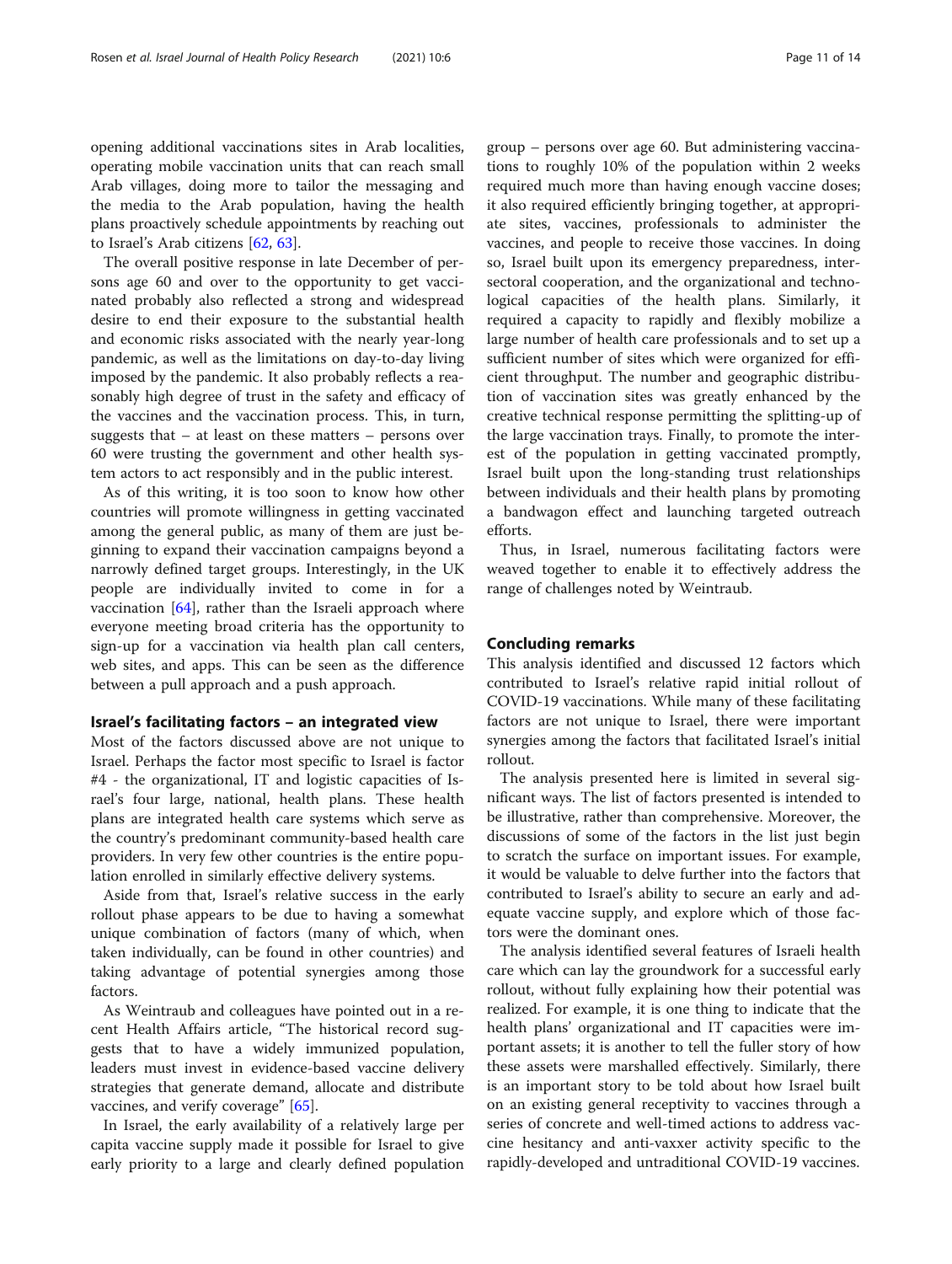<span id="page-11-0"></span>The analysis highlighted various features of Israeli health care that have made it a particularly good fit for the Pfizer vaccine, with its demanding temperature and transport requirements. Future research might consider whether Israel's rollout would have been so much quicker than those of other countries if the first vaccine to receive FDA emergency use authorization had been that of Moderna or AstraZeneca, as the extreme cold storage requirements of the Pfizer vaccine were a major hurdle to rapid distribution in many countries.

Finally, our analysis ends at December 31, 2020. That year has ended, but the challenges countries face in vaccinating their populations continue. As of this writing, it is by no means clear whether, and to what extent, Israel will be able to sustain its early success in deploying COVID-19 vaccines. Much will depend on the extent to which Israel continues to build on its long-standing strengths and continues to adopt successful policies that are specific to the COVID-19 vaccination challenge.

Israel, like other countries, has faced, and will continue to face, numerous ethical issues in its vaccination campaign. Some, such as the priority to be given to undocumented workers, it has in common with other countries. Others, such as the nature and scope of assistance to be given to the Palestinian Authority, are unique to Israel. In the weeks and months ahead, it will be important for these issues to be discussed seriously – in the Knesset, in the news media, and in academic articles.

The rollout has, of course, continued to evolve beyond the end of 2020. In the process of that evolution, it has been possible to extend immunization to additional groups, such as teachers and persons under age 60, and significantly increase the percentage of the population covered (including among the Ultra-Orthodox and Israeli Arabs). New issues have arisen, including the questions of how to vaccinate the home-bound, and what priority should be given to prisoners. In the future, it will be important to supplement this analysis of the rollout's initial phase with analyses of how it evolves in 2021.

#### Appendix

# Transport and cold storage in Israel of Pfizer COVID-19 vaccines<sup>29</sup>

The Pfizer vaccines are brought to Israel via air transport in specially designed, temperature-controlled containers/ utilizing dry ice to maintain the recommended storage temperature conditions of − 70 °C. The thermal shippers are then transported by trucks from the airport to a state-of-the-art medical warehouse operated by S.L.E, where they are stored in ultra-low-temperature

freezers. From the S.L.E warehouses, vaccines are towed and transported in good distribution practice (GDP) trucks to hospitals, clinics, designated immunization centers, and additional points of use (POUs). GDP conditions include temperature validated containers and monitored, temperature-controlled, trucks with GPS enabled devices. The vaccines arrive to the point of vaccination in trays containing 195 vials (in certain circumstances this amount may be reduced according to clinical/logistic needs). After towing, the vaccines expire in 5 days, when refrigerated at temperatures of 2–8 °C.

At the vaccination point, the vaccines are transferred from the validated container and stored in temperature controlled validated refrigerators to maintain 2–8 °C. The refrigerators are monitored constantly and are connected to a central alert system that tracks and records deviations in the storage temperature. Once the vials have been removed from these refrigerators, they are stable for 2 h at room temperature. For preparation of vaccine the vials are reconstituted with normal saline (0.9%NaCl); at point they must be used within 6 h.

In early phase, when providers had to work with platters of 95 vials, they used mostly large public spaces which can accommodate many people (e.g. The Arena in Jerusalem). Once a method was developed to split up the platters, in agreement with Pfizer, the vaccination activity increasingly took place in the large number of community clinics that are spread throughout Israel.

#### Abbreviations

CBS: Central Bureau of Statistics; IDF: Israel Defense Forces; IJHPR: Israel Journal of Health Policy Research; MDA: Magen David Adom; MOH: Ministry of Health; POU: Point of use; UK: United Kingdom

#### Acknowledgements

The manuscript benefitted from comments received on earlier drafts from Sarah Dine, Gary Freed, Sherry Glied, Calanit Kaye, Boaz Lev, Greg Marchildon, Martin McKee, Laura Rosen, Fiona Sim, Chen Stein-Zamir, and Shlomo Vinker. It also benefited from discussions with Bruria Adini, Bruce Landon, Daniel Padon, Robert Schwartz, and Eyal Schwartzberg. A special thank you to Eyal Schwartzberg for his assistance in writing the appendix about cold chain preservation and to Chen Stein-Zamir for contributing the section on pre-existing vaccination support tools and decisionmaking frameworks.

Another special thank you goes to Ruth Waitzberg's colleagues in the network of the European Observatory on Health Systems and Policies for promptly sharing information on the vaccine rollouts in their countries: Gemma Williams (UK) and Juliane Winkelmann (Germany). Several excellent newspaper and magazine articles have been published about the factors that contributed to Israel's successful vaccination rollout. As long-term students of the Israeli health system we were familiar with many of the factors they noted, but those journalistic pieces also pointed out issues which had not been on our radar screen before we read them. The relevant references for those are noted, in standard fashion, in the main text.

#### Authors' contributions

All three authors contributed substantially to the preparation of this editorial. All authors read and approved the final manuscript.

#### Authors' information

Avi Israeli is the Dr. Julien Rozan Professor of Family Medicine and Health Care at the Hebrew University - Hadassah Faculty of Medicine; Director of

<sup>29</sup>We are indebted to Professor Eyal Schwartzberg for his guidance in preparing this appendix.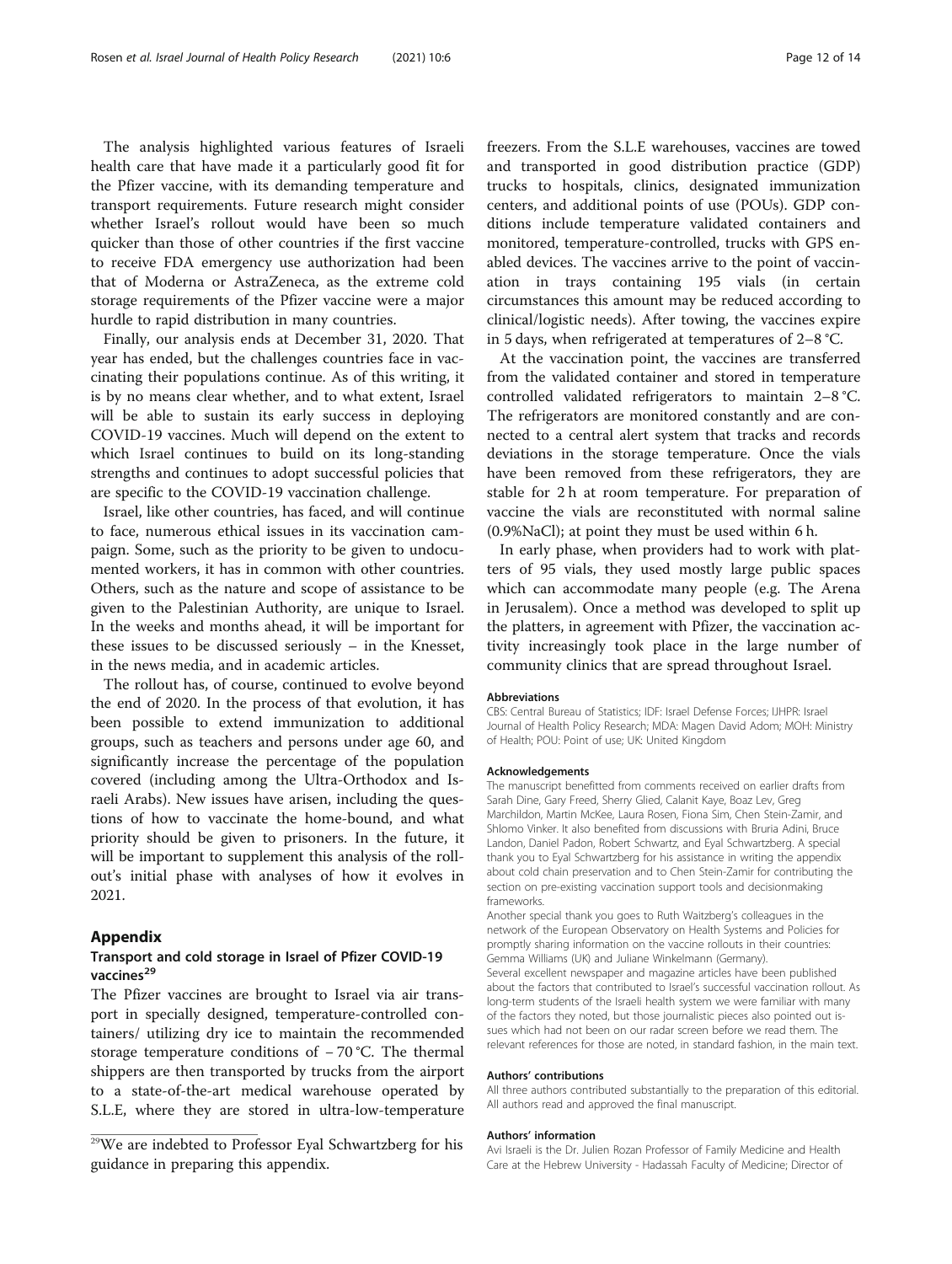<span id="page-12-0"></span>the Department of Health Policy, Health Care Management and Health Economics, Hebrew University – Hadassah Braun School of Public Health & Community Medicine; Chief Scientist of the Ministry of Health; and co-editor of the IJHPR.

Bruce Rosen is Director of the Smokler Center for Health Policy Research and Director of the Systems Research Group at the Myers-JDC-Brookdale Institute, as well as co-editor of the IJHPR. He is also an adjunct associate professor at the Hebrew University's Paul Baerwald School of Social Work and Social Welfare.

Ruth Waitzberg is a research scholar at the Smokler Center for Health Policy Research of the Myers-JDC-Brookdale Institute, a Research Fellow at the Department of Health Care Management, Faculty of Economics & Management, Technical University Berlin, Germany, and an assistant editor of the IJHPR.

#### Funding

None.

Availability of data and materials

Not applicable

Ethics approval and consent to participate Not applicable.

#### Consent for publication

Not applicable.

#### Competing interests

The authors of this article are IJHPR editors. Accordingly, they were not involved in the editorial side of the review process. Instead, the review process was managed by the IJHPR's associate editor, who is not an author of this article.

#### Author details

<sup>1</sup>Myers-JDC-Brookdale Institute, Jerusalem, Israel. <sup>2</sup>Hebrew University Paul Baerwald School of Social Work and Social Welfare, Jerusalem, Israel. <sup>3</sup>Department of Health Care Management, Faculty of Economics & Management, Technical University, Berlin, Germany. <sup>4</sup>Hebrew University Hadassah Medical School, Jerusalem, Israel. <sup>5</sup>Ministry of Health, Jerusalem, Israel.

#### Received: 11 January 2021 Accepted: 22 January 2021 Published online: 26 January 2021

#### References

- 1. Our World in Data. <https://ourworldindata.org/covid-vaccinations>. Accessed 10 Jan.
- 2. Central Bureau of Statistics. Population of Israel on the Eve of 2021–9.3 Million. Press release. 2020. [https://www.cbs.gov.il/he/mediarelease/](https://www.cbs.gov.il/he/mediarelease/DocLib/2020/438/11_20_438b.pdf) [DocLib/2020/438/11\\_20\\_438b.pdf](https://www.cbs.gov.il/he/mediarelease/DocLib/2020/438/11_20_438b.pdf)
- 3. Ministry of Health. The First Ones to Have the COVID-19 Vaccine within the "Ten Katef" Vaccine Campaign. 2020a. (Hebrew). [https://www.gov.il/en/](https://www.gov.il/en/departments/news/16122020-01) [departments/news/16122020-01](https://www.gov.il/en/departments/news/16122020-01)
- 4. Waitzberg R, Penn N, Leibner G, Brammli-Greenberg S, Meshulam A. COVID-19 Health System Response Monitor – Israel. [https://www.covid1](https://www.covid19healthsystem.org/countries/israel/countrypage.aspx) [9healthsystem.org/countries/israel/countrypage.aspx](https://www.covid19healthsystem.org/countries/israel/countrypage.aspx)
- 5. Balicer R. Five Key Questions Regarding the Fight Against the Pandemic. 2021. Haaretz. <https://www.haaretz.co.il/opinions/MAGAZINE-1.9418457>
- 6. Shnoor Y, Cohen Y. The 65+ Population in Israel: Statistical Abstract 2020. Myers-JDC-Brookdale Institute. [https://www.cbs.gov.il/he/mediarelease/](https://www.cbs.gov.il/he/mediarelease/DocLib/2020/438/11_20_438b.pdf) [DocLib/2020/438/11\\_20\\_438b.pdf](https://www.cbs.gov.il/he/mediarelease/DocLib/2020/438/11_20_438b.pdf)
- Shnoor Y, Beer S, Brodsky J. The 65+ Population in Israel: Statistical Abstract 2018. Myers-JDC-Brookdale Institute. [https://brookdale.jdc.org.il/publication/](https://brookdale.jdc.org.il/publication/statistical-abstract-elderly-israel-2017/) [statistical-abstract-elderly-israel-2017/](https://brookdale.jdc.org.il/publication/statistical-abstract-elderly-israel-2017/)
- 8. The Economist. Israel's covid-19 vaccination campaign leads the world: what can other countries learn from its efforts? The Economist. 2021. [https://www.economist.com/middle-east-and-africa/2021/01/04/israels](https://www.economist.com/middle-east-and-africa/2021/01/04/israels-covid-19-vaccination-campaign-leads-the-world)[covid-19-vaccination-campaign-leads-the-world](https://www.economist.com/middle-east-and-africa/2021/01/04/israels-covid-19-vaccination-campaign-leads-the-world)
- 9. Miller, A. Why Canada's vaccine rollout is slower than other countries' and what can be done to fix it. CBC News. 2021. [https://www.cbc.ca/news/](https://www.cbc.ca/news/health/canada-slow-vaccine-rollout-covid-19-1.5862358) [health/canada-slow-vaccine-rollout-covid-19-1.5862358](https://www.cbc.ca/news/health/canada-slow-vaccine-rollout-covid-19-1.5862358)
- 10. Clark D. Share of population over the age of 65 in European countries 2019. Statista. 2020. [https://www.statista.com/statistics/1105835/share-of-elderly](https://www.statista.com/statistics/1105835/share-of-elderly-population-in-europe-by-country/)[population-in-europe-by-country/](https://www.statista.com/statistics/1105835/share-of-elderly-population-in-europe-by-country/)
- 11. Tompkins, L. As the virus spikes, Vaccine Distribution Is One More Hurdle for States The New York Times 2021. [https://www.nytimes.com/2021/01/03/us/](https://www.nytimes.com/2021/01/03/us/coronavirus-vaccine-.html) [coronavirus-vaccine-.html](https://www.nytimes.com/2021/01/03/us/coronavirus-vaccine-.html)
- 12. Jha A. Vaccination is going slowly because nobody is in charge. Washington Post. 2020. [https://www.washingtonpost.com/outlook/202](https://www.washingtonpost.com/outlook/2020/12/31/vaccination-slow-trump-administration-states/) [0/12/31/vaccination-slow-trump-administration-states/](https://www.washingtonpost.com/outlook/2020/12/31/vaccination-slow-trump-administration-states/)
- 13. McKay B, Ballhaus R, Armour S. Covid-19 vaccine leaders waited months to approve distribution plans. Wall Street Journal. 2021. [https://www.wsj.com/](https://www.wsj.com/articles/covid-19-vaccine-leaders-waited-months-to-approve-distribution-plans-11610737935) [articles/covid-19-vaccine-leaders-waited-months-to-approve-distribution](https://www.wsj.com/articles/covid-19-vaccine-leaders-waited-months-to-approve-distribution-plans-11610737935)[plans-11610737935](https://www.wsj.com/articles/covid-19-vaccine-leaders-waited-months-to-approve-distribution-plans-11610737935)
- 14. Goodnough, A. Which Americans can get a vaccine now? Here's a look at the new guidance New York Times. 2021. [https://www.nytimes.com/2021/](https://www.nytimes.com/2021/01/14/health/who-can-get-vaccine.html) [01/14/health/who-can-get-vaccine.html](https://www.nytimes.com/2021/01/14/health/who-can-get-vaccine.html)
- 15. Adini B, Goldberg A, Cohen R, et al. Evidence-based support for the allhazards approach to emergency preparedness. Isr J Health Policy Res. 2012; 1:40. <https://doi.org/10.1186/2045-4015-1-40>.
- 16. Adini B, Peleg K. On constant alert: lessons to be learned from Israel's emergency response to mass-casualty terrorism incidents. Health Aff. 2013: 32(12):2179–85 <https://www.healthaffairs.org/doi/full/10.1377/hlthaff.2013.0956>.
- 17. Senor D, Singer, S. Start-up nation. 2009. Hachette Book Group.
- 18. Rosen B, Waitzberg R, Merkur S. Israel: health system review. Health Systems Transit. 2015;17(6):1–212 [https://www.euro.who.int/\\_\\_data/assets/pdf\\_file/](https://www.euro.who.int/__data/assets/pdf_file/0009/302967/Israel-HiT.pdf?ua=1) [0009/302967/Israel-HiT.pdf?ua=1](https://www.euro.who.int/__data/assets/pdf_file/0009/302967/Israel-HiT.pdf?ua=1).
- 19. Clarfield AM, et al. Health and health care in Israel: an introduction. Lancet. 2017;389(10088):2503–13 [https://www.thelancet.com/journals/lancet/article/](https://www.thelancet.com/journals/lancet/article/PIIS0140-6736(17)30636-0/fulltext) [PIIS0140-6736\(17\)30636-0/fulltext.](https://www.thelancet.com/journals/lancet/article/PIIS0140-6736(17)30636-0/fulltext)
- 20. Brammli-Greenberg S, Yaari I, Avni A. Public Opinion on the Level of Services and Performance of the Healthcare System in 2018. Myers-JDC-Brookdale Institute. 2020. [https://brookdale.jdc.org.il/publication/national](https://brookdale.jdc.org.il/publication/national-consumer-health-survey-2018/)[consumer-health-survey-2018/](https://brookdale.jdc.org.il/publication/national-consumer-health-survey-2018/)
- 21. Jaffe-Hoffman M. Nine reasons why Israel leads the world in vaccine distribution. Jerusalem Post. 2021. [https://www.jpost.com/health-science/](https://www.jpost.com/health-science/nine-reasons-why-israel-leads-the-world-in-vaccine-distribution-654160) [nine-reasons-why-israel-leads-the-world-in-vaccine-distribution-654160](https://www.jpost.com/health-science/nine-reasons-why-israel-leads-the-world-in-vaccine-distribution-654160)
- 22. Waitzberg R, Rosen B. International health care system profiles Israel; 2020. [https://www.commonwealthfund.org/international-health-policy-center/](https://www.commonwealthfund.org/international-health-policy-center/countries/israel) [countries/israel](https://www.commonwealthfund.org/international-health-policy-center/countries/israel)
- 23. Balicer RD, Afek A. Digital health nation: Israel's global big data innovation hub. Lancet. 2017;389(10088):P2451–3. [https://doi.org/10.1016/S0140-](https://doi.org/10.1016/S0140-6736(17)30876-0) [6736\(17\)30876-0](https://doi.org/10.1016/S0140-6736(17)30876-0).
- 24. Fischer SH. Reflections on the 7th international Jerusalem conference on health policy in the wake of the Covid-19 outbreak. Isr J Health Policy Res. 2020;9:76. <https://doi.org/10.1186/s13584-020-00436-8>.
- 25. Lovis C, Gamzu R. Big data in Israeli healthcare: hopes and challenges report of an international workshop. Isr J Health Policy Res. 2015;4:61. [https://doi.](https://doi.org/10.1186/s13584-015-0057-0) [org/10.1186/s13584-015-0057-0](https://doi.org/10.1186/s13584-015-0057-0).
- 26. Na'amnih W, Katz R, Goren S, et al. Correlates of gastroenterology healthservices utilization among patients with gastroesophageal reflux disease: a large database analysis. Isr J Health Policy Res. 2019;8:66. [https://doi.org/10.](https://doi.org/10.1186/s13584-019-0335-3) [1186/s13584-019-0335-3](https://doi.org/10.1186/s13584-019-0335-3).
- 27. Dreiher D, Blagorazumnaya O, Balicer R, et al. National initiatives to promote quality of care and patient safety: achievements to date and challenges ahead. Isr J Health Policy Res. 2020;9:62. <https://doi.org/10.1186/s13584-020-00417-x>.
- 28. Rosen B. Expanding Canadian Medicare to include a national pharmaceutical benefit while controlling expenditures: possible lessons from Israel. Journal: Health Economics, Policy and Law. 2018;13(3–4):323–43 [https://www.cambridge.org/core/journals/health-economics-policy-and-law/](https://www.cambridge.org/core/journals/health-economics-policy-and-law/article/expanding-canadian-medicare-to-include-a-national-pharmaceutical-benefit-while-controlling-expenditures-possible-lessons-from-israel/0E982116ECD65BC1A19834E5DDFD1B87) [article/expanding-canadian-medicare-to-include-a-national-pharmaceutical](https://www.cambridge.org/core/journals/health-economics-policy-and-law/article/expanding-canadian-medicare-to-include-a-national-pharmaceutical-benefit-while-controlling-expenditures-possible-lessons-from-israel/0E982116ECD65BC1A19834E5DDFD1B87)[benefit-while-controlling-expenditures-possible-lessons-from-israel/0E982116](https://www.cambridge.org/core/journals/health-economics-policy-and-law/article/expanding-canadian-medicare-to-include-a-national-pharmaceutical-benefit-while-controlling-expenditures-possible-lessons-from-israel/0E982116ECD65BC1A19834E5DDFD1B87) [ECD65BC1A19834E5DDFD1B87](https://www.cambridge.org/core/journals/health-economics-policy-and-law/article/expanding-canadian-medicare-to-include-a-national-pharmaceutical-benefit-while-controlling-expenditures-possible-lessons-from-israel/0E982116ECD65BC1A19834E5DDFD1B87).
- 29. Kranzler Y, Davidovich N, Fleischman Y, et al. A health in all policies approach to promote active, healthy lifestyle in Israel. Isr J Health Policy Res. 2013;2:16. <https://doi.org/10.1186/2045-4015-2-16>.
- 30. Chemtob D, Rich R, Harel N, et al. Ensuring HIV care to undocumented migrants in Israel: a public-private partnership case study. Isr J Health Policy Res. 2019;8:80. [https://doi.org/10.1186/s13584-019-0350-4.](https://doi.org/10.1186/s13584-019-0350-4)
- 31. Jpost Editorial. Praising the HMOs for Israel's COVID-19 vaccine success. 2021. [https://www.jpost.com/opinion/praising-the-hmos-for-israels-covid-19](https://www.jpost.com/opinion/praising-the-hmos-for-israels-covid-19-vaccine-success-654274) [vaccine-success-654274](https://www.jpost.com/opinion/praising-the-hmos-for-israels-covid-19-vaccine-success-654274)